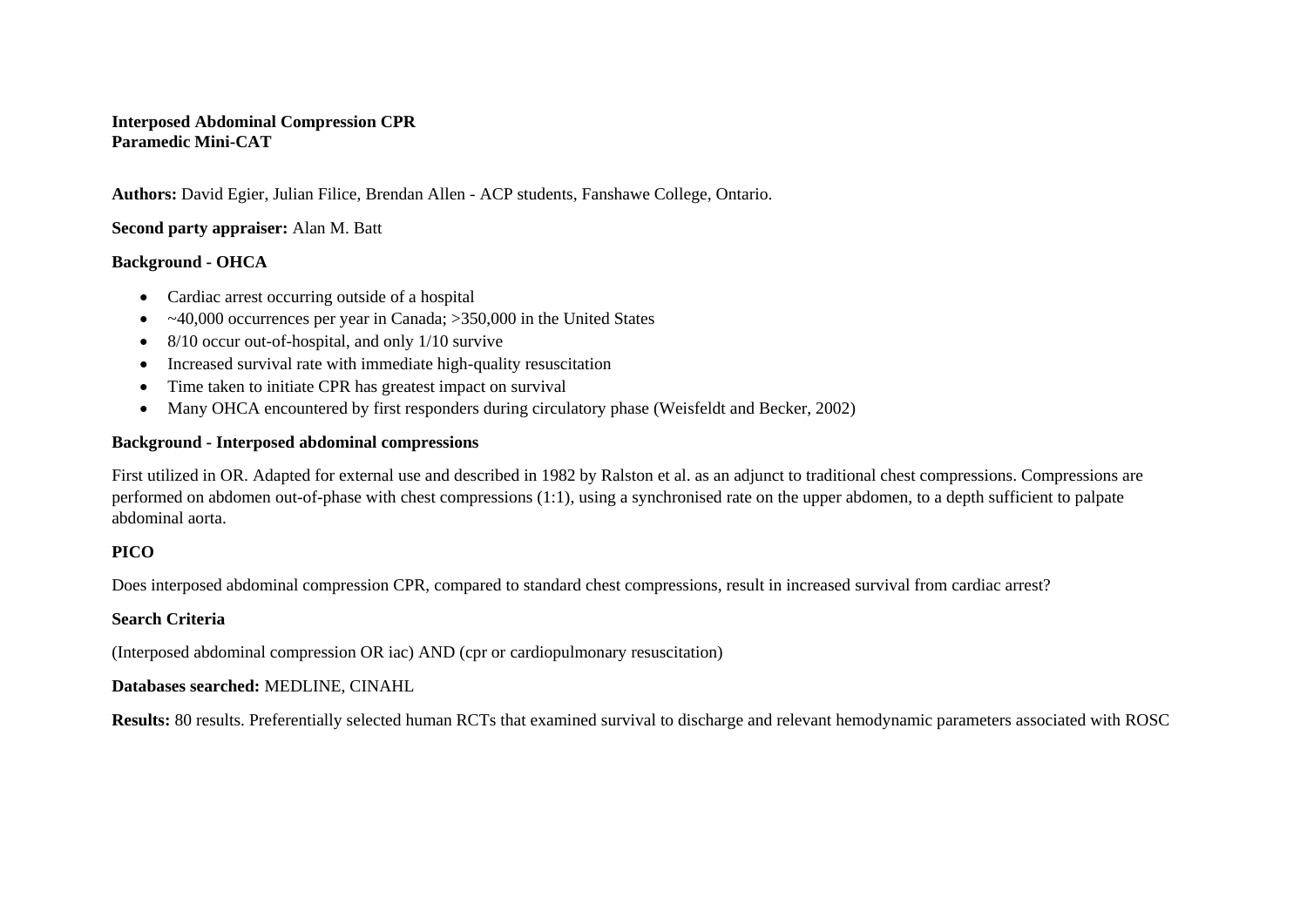| Author, year     | $\mathbf n$ | <b>Objective/Design</b>                                                                                      | <b>Results</b>                                                                                                                                                                                                           | <b>Strengths/weaknesses</b>                                                                                                                                                                                                                                                                                                                                                                                                                                                                                                                                                                                                                                                                                                                                             |
|------------------|-------------|--------------------------------------------------------------------------------------------------------------|--------------------------------------------------------------------------------------------------------------------------------------------------------------------------------------------------------------------------|-------------------------------------------------------------------------------------------------------------------------------------------------------------------------------------------------------------------------------------------------------------------------------------------------------------------------------------------------------------------------------------------------------------------------------------------------------------------------------------------------------------------------------------------------------------------------------------------------------------------------------------------------------------------------------------------------------------------------------------------------------------------------|
| Sack et al. 1992 | 103         | Randomized - IAC<br>vs standard CPR<br>ICU, CCU,<br>telemetry unit,<br>general medical and<br>surgical wards | IAC group:<br>2x incidence of ROSC<br>3x rate of survival to discharge<br>$\bullet$<br>Increased neurologically intact<br>$\bullet$<br>status                                                                            | Strengths:<br>Controlled for cause of arrest: excluded trauma, respiratory<br>$\bullet$<br>arrest, abdominal aortic aneurism, pediatrics and pregnancy;<br>etiologies unlikely to be good candidates for IAC<br>Assessed for demographic and clinical variables that may<br>$\bullet$<br>influence likelihood of resuscitation<br>Followed pts through to discharge and assessed<br>$\bullet$<br>neurologic/function status<br>Weaknesses:<br>Small sample size<br>$\bullet$<br>Unable to blind investigators to the study<br>$\bullet$<br>Clinical outcomes as only end-points in study: failed to<br>$\bullet$<br>address parameters of resuscitation                                                                                                                 |
| Sack et al. 1992 | 143         | Asystolic or PEA<br>cardiac arrests<br>Randomized - IAC<br>vs standard CPR<br>ICU/medical ward               | IAC group:<br>increased rate of ROSC<br>49% vs. 28%, p=0.01<br>$\bullet$<br>increased survival at 24 hours<br>$\bullet$<br>33% vs. 13%, p=0.009<br>$\bullet$<br>No notable IAC-CPR-induced<br>$\bullet$<br>complications | Strengths:<br>Assessed for demographic and clinical variables that may<br>$\bullet$<br>influence likelihood of successful resuscitation<br>Assessed for differences in initial blood gas values which<br>$\bullet$<br>may affect likelihood of successful resuscitation<br>Assessed duration of resuscitation – equal between groups<br>$\bullet$<br>Weaknesses<br>Post-mortem analysis of complications performed on subset<br>$\bullet$<br>of pts who died during experiment, small sample size<br>Did not evaluate neurologic status<br>$\bullet$<br>Limited sample population by inclusion of those presenting<br>$\bullet$<br>only with asystolic and PEA initial rhythms<br>These pts have grave outcomes to begin with, potentially<br>$\bullet$<br>skewing data |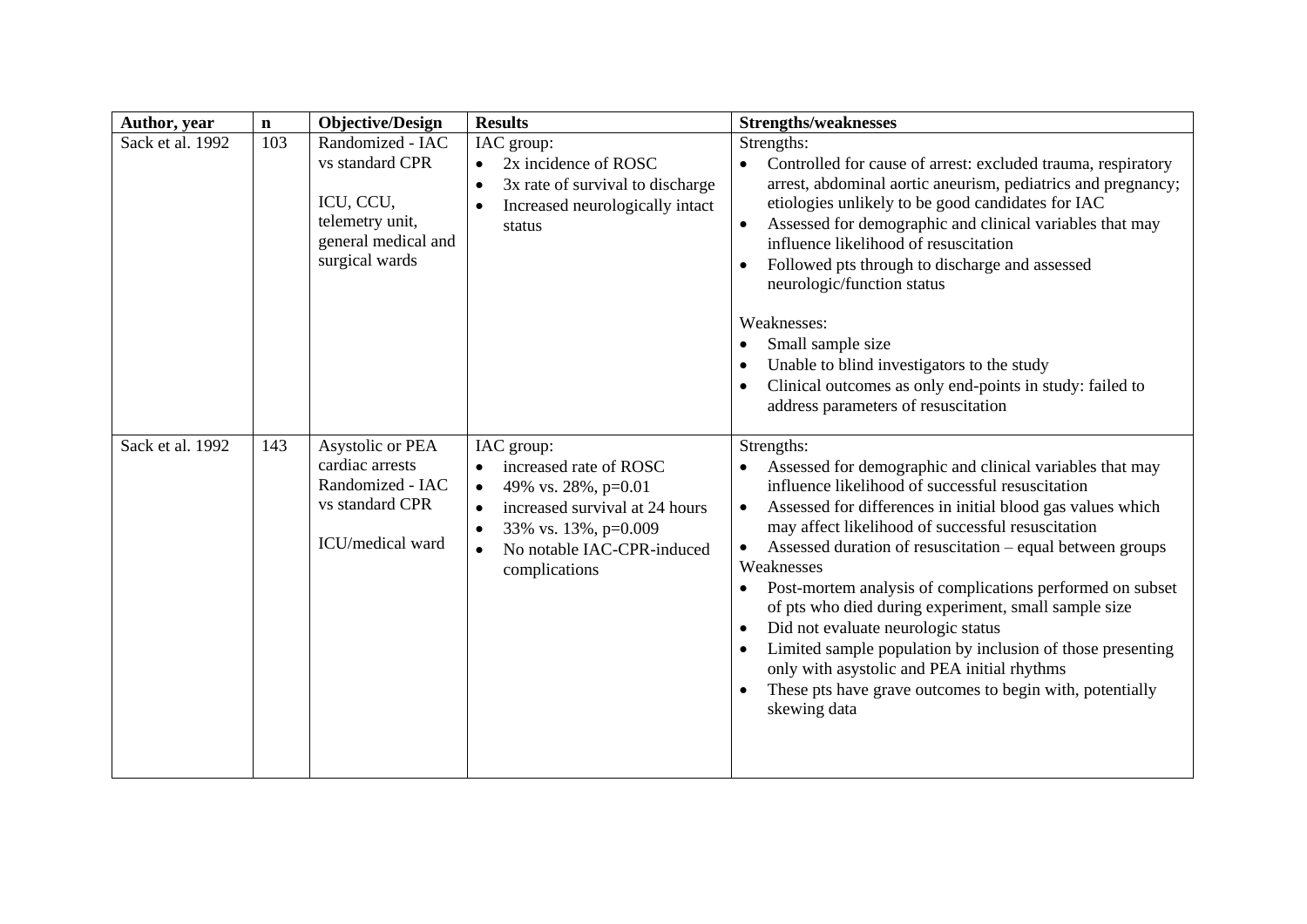| Mohavedi et al.<br>2016 | 80  | Randomized - IAC<br>vs standard CPR<br>ED/surgical/medical<br>wards                                         | IAC group<br>Increased intra-arrest ETCO2<br>levels<br>Larger increase in ETCO2 from<br>$\bullet$<br>baseline when compared<br>standard CPR<br>Insignificant but notable<br>difference in ROSC                                                                 | Strengths:<br>Standardized inclusion/exclusion criteria<br>$\bullet$<br>Measured parameters associated w/ high-quality<br>resuscitation as well as outcome of ROSC itself and survival<br>at 24hrs<br>Weaknesses:<br>Small sample size<br>Patient populations not comparable $\Box$ IAC group contained<br>older patients w/ more comorbidities, unable to control for<br>these factors<br>Conducted on ward floors; did not control for down-<br>time/time since cardiac arrest |
|-------------------------|-----|-------------------------------------------------------------------------------------------------------------|----------------------------------------------------------------------------------------------------------------------------------------------------------------------------------------------------------------------------------------------------------------|----------------------------------------------------------------------------------------------------------------------------------------------------------------------------------------------------------------------------------------------------------------------------------------------------------------------------------------------------------------------------------------------------------------------------------------------------------------------------------|
| Wang et al. 2018        | 122 | Randomized - IAPP<br>vs. standard CPR<br><b>ED</b>                                                          | At 30 min of CPR, IAPP-CPR<br>group demonstrated:<br>increased MAP, PaO2, ETCO2<br>$\bullet$<br>decreased PaCO2, lactic acid<br>$\bullet$<br>increased ROSC, decreased<br>time to ROSC<br>increased 24-hour survival and<br>$\bullet$<br>survival-to-discharge | Strengths:<br>Assessed multiple factors associated w/ efficacy of<br>resuscitation in addition to clinical outcomes (ROSC,<br>survival, etc.)<br>Assessed for clinical and demographic variation within<br>sample population<br>Weaknesses<br>Sample size                                                                                                                                                                                                                        |
| Zhang et al. 2018       | 75  | Non-randomized,<br><b>IAPP-CPR v</b><br>standard CPR in<br>cardiac arrest<br>presenting to ED.<br><b>ED</b> | IAPP-CPR group:<br>increased carotid blood flow<br>$\bullet$<br>increased MAP and SpO2<br>$\bullet$<br>No significant difference in<br>$\bullet$<br>ROSC or 48-hr survival<br>increased cerebral perfusion w/<br>$\bullet$<br><b>IAPP-CPR</b>                  | Strengths:<br>Only study which measured carotid blood flow as indication<br>of cerebral perfusion.<br>Addressed confounding factors which may influence<br>$\bullet$<br>successful resuscitation (age, gender, etiology of arrest)<br>Weaknesses<br>Small sample size<br>Allocation of patients into IAPP vs CPR group not<br>randomized; allocated according to patient/family wishes                                                                                           |